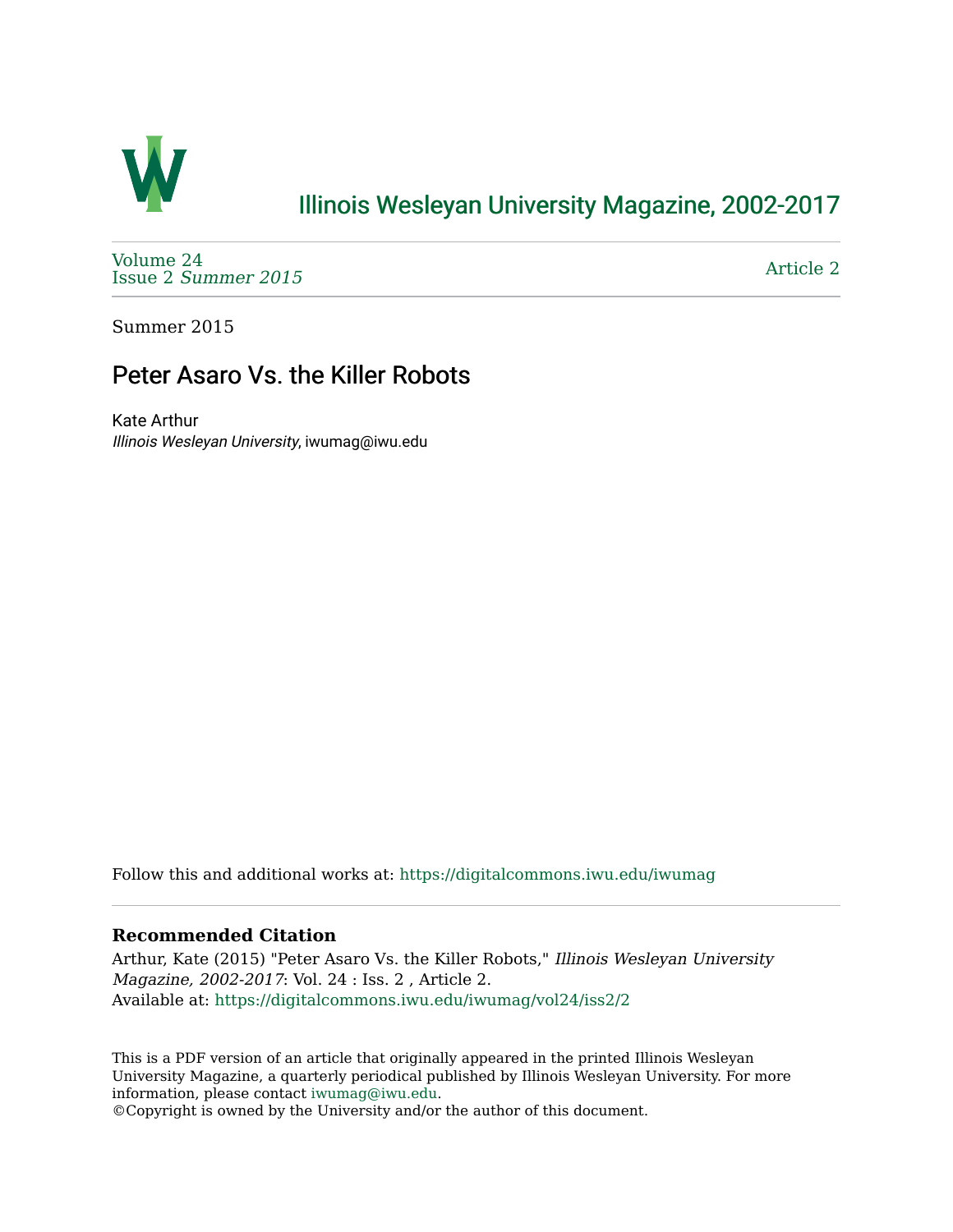# Peter Asaro Vs. the Killer Robots

Philosopher and computer scientist Peter Asaro '94 wants world leaders and ordinary citizens to consider the dangers of programming war machines to decide who lives or dies.

#### **Story by KATE ARTHUR**



**A philosophy and computer science double major at IWU, Asaro** *(below)* **takes a multidisciplinary approach to his teaching, research, creative and advocacy work.**

When he was in fourth grade, Peter Asaro '94 got the assignment of making a Valentine's Day mailbox. But unlike most 9-year-olds, he didn't dig around his mother's closet for a shoebox. Instead, he cannibalized circuit boards, a clock-radio speaker and a remotecontrolled tank to build a robotic mailbox that visited his classmates' desks.

The story is a harbinger of what was to become a defining interest in Asaro's life: how technology and people interact and influence one another.

Asaro is a philosopher of science, technology and media. He is also a talented practitioner of technology, doing innovative research in the areas of virtual reality, human-computer interaction, artificial intelligence, machine learning and robot vision at the National Center for Supercomputer Applications and the Beckman Institute for Advanced Science and Technology. For Wolfram Research, he was involved in the design of the natural language interface for Wolfram|Alpha, which is also used by Apple's Siri and Microsoft's Bing to answer math queries.

His multiple talents made him a good fit at Illinois Wesleyan, where he double majored in philosophy and computer science.

Asaro traces his interests in those disciplines to a question raised by one of his IWU philosophy professors more than 20 years ago: Can machines think?

"I've never really got off that question," he says. "It started me on this path."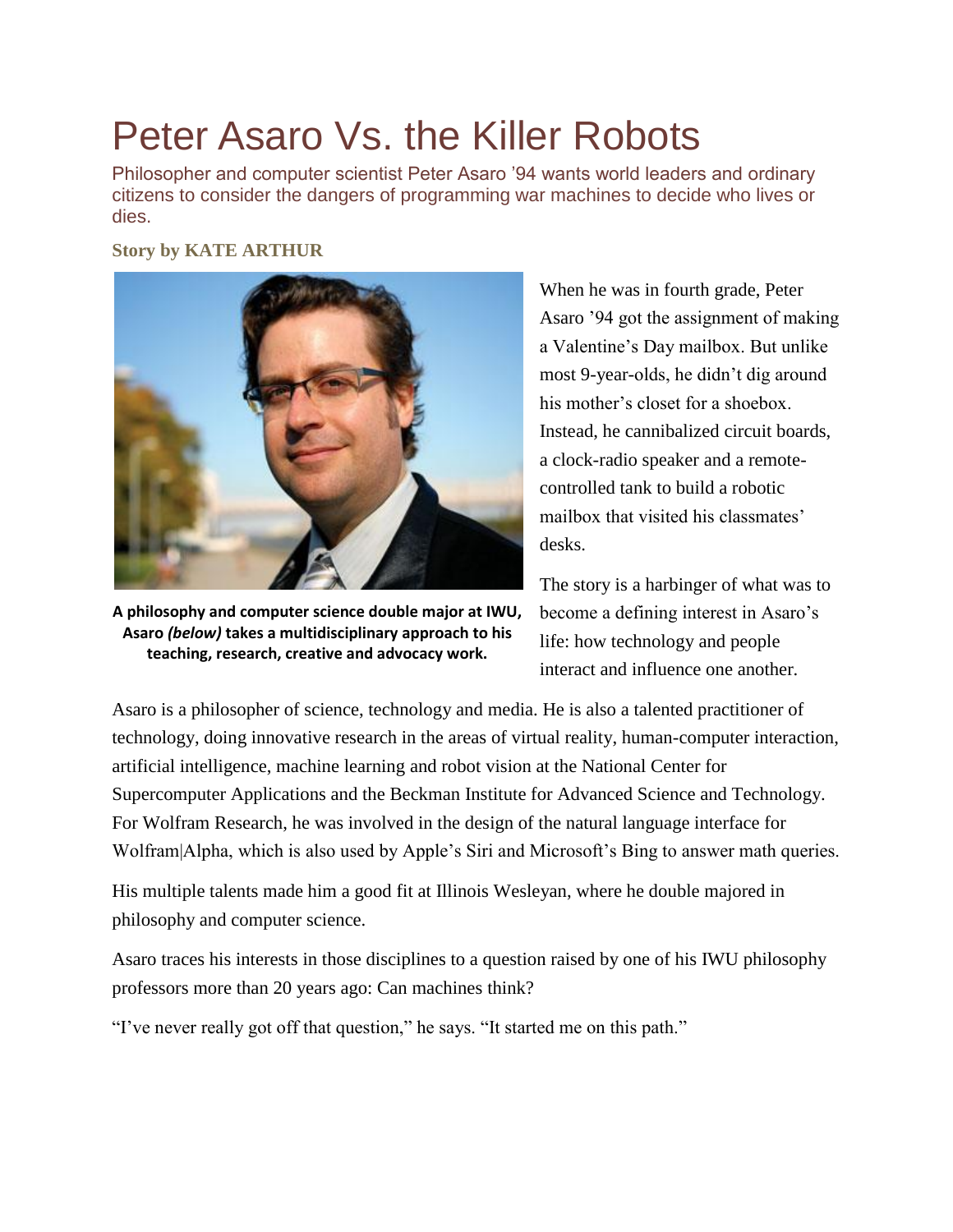He again combined computer science and philosophy at the University of Illinois at Urbana– Champaign, earning master's degrees in both before completing his Ph.D. in the history, philosophy and sociology of science.

Asaro is now a visiting fellow at Princeton University's Center for Information Technology and continues his role as an assistant professor at the New School in New York City, where he served as director of the School of Media Studies' graduate program. Widely published in international peer-reviewed journals and edited volumes, he is at work on a book that looks at how advanced robotics and social and ethical issues intersect.

As a filmmaker, he wrote and directed a feature-length documentary, *Love Machine,* examining the surprisingly complex relationships between technology and the human experience of love.

Asaro is now filming a sort of sequel to *Love Machine,* a documentary about autonomous "killer robots" designed and authorized to target and kill on their own without human intervention. Its title: *War Machine.*

He knows it will take more than a film documentary to get policymakers and the general public to take the subject seriously. Asaro also realizes the common perception of "killer robots" derives from fiction like the *Terminator* films — something that could happen but is still a long way off.

But if you simply replace the image of a machine that looks like Arnold Schwarzenegger with one that resembles a drone, the reality of lethal autonomous robots becomes more feasible. "In fact, there are already combat drones capable of autonomous flight and the autonomous targeting of weapons is in the testing and development stage," says Asaro, "so it's better to carefully consider the implications now, while we still have a choice."

In 2009, he co-founded an NGO committed to the peaceful use of robotics and the regulation of robotic weapons, the International Committee for Robot Arms Control. He is also a leading expert for the Campaign to Stop Killer Robots, which launched publicly in London two summers ago.

As an influential thinker on the legal and ethical implications of lethal autonomous weapons, he has been interviewed by major media outlets and has presented his analyses at two United Nations conferences in Geneva. He also travels around the world to encourage political leaders and average citizens to consider and publicly elaborate their nations' policy on fully autonomous weapons.

This spring, Asaro spoke with *IWU Magazine* by phone from his Brooklyn, N.Y., apartment.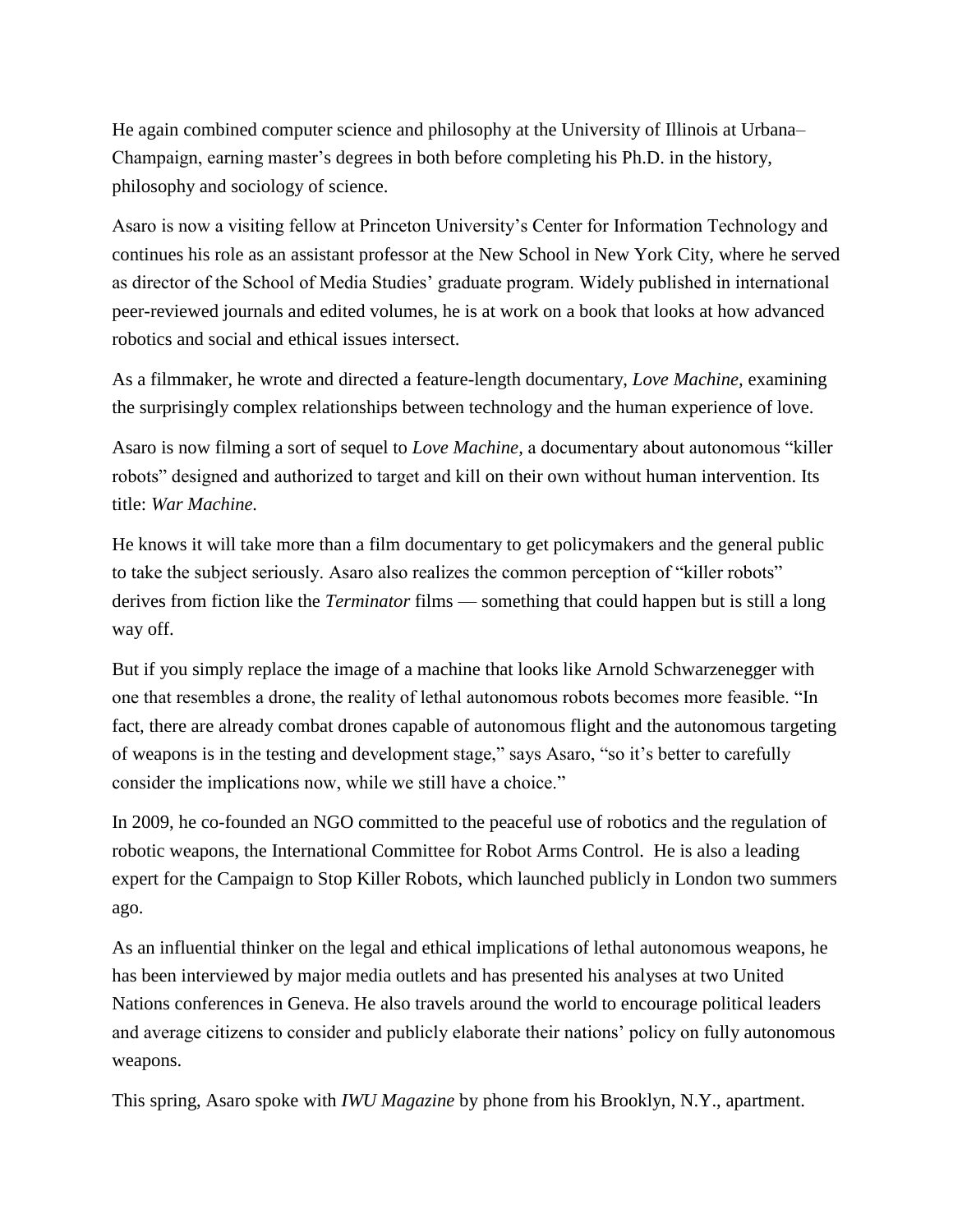#### **When could we see killer robots on the battlefield?**

Part of that depends on how you define it. What we have been working with as a definition at the United Nations is autonomous targeting and firing of weapons. If the system automatically picks targets on its own and has the authority to fire a weapon without human supervision, that is an autonomous weapon. Under that description certain anti-missile defense systems have that capability, though they are not really targeting people — or they are not supposed to be targeting people; they make mistakes sometimes.

There is also some next-generation drone technology that has fully automated capabilities. The U.S. has been developing the X-47B, which is an aircraft carrier-based drone that carries bombs and missiles,



**Asaro** *(above)* **addresses an informal meeting of experts at the United Nations in Geneva**

and can take off and fly autonomously. That system has been flight-tested and will be ready in five to 10 years. Our real concern is if there's some algorithm determining what to target, instead of a human.

You have a responsibility as a military commander to make a decision on what to target and that is a complicated decision. If you are attacking an ammunition depot next to a school you have to make a calculation — what's the potential impact of killing students in school versus the military value of that ammunition depot. A robot doesn't really understand the situation. It'll just say this pattern matches that pattern so it's a target.

We're a long way from developing systems that can do that responsibly and accurately. Even if we could, there's a more fundamental moral question about whether we really want to delegate the authority to actively kill people to machines.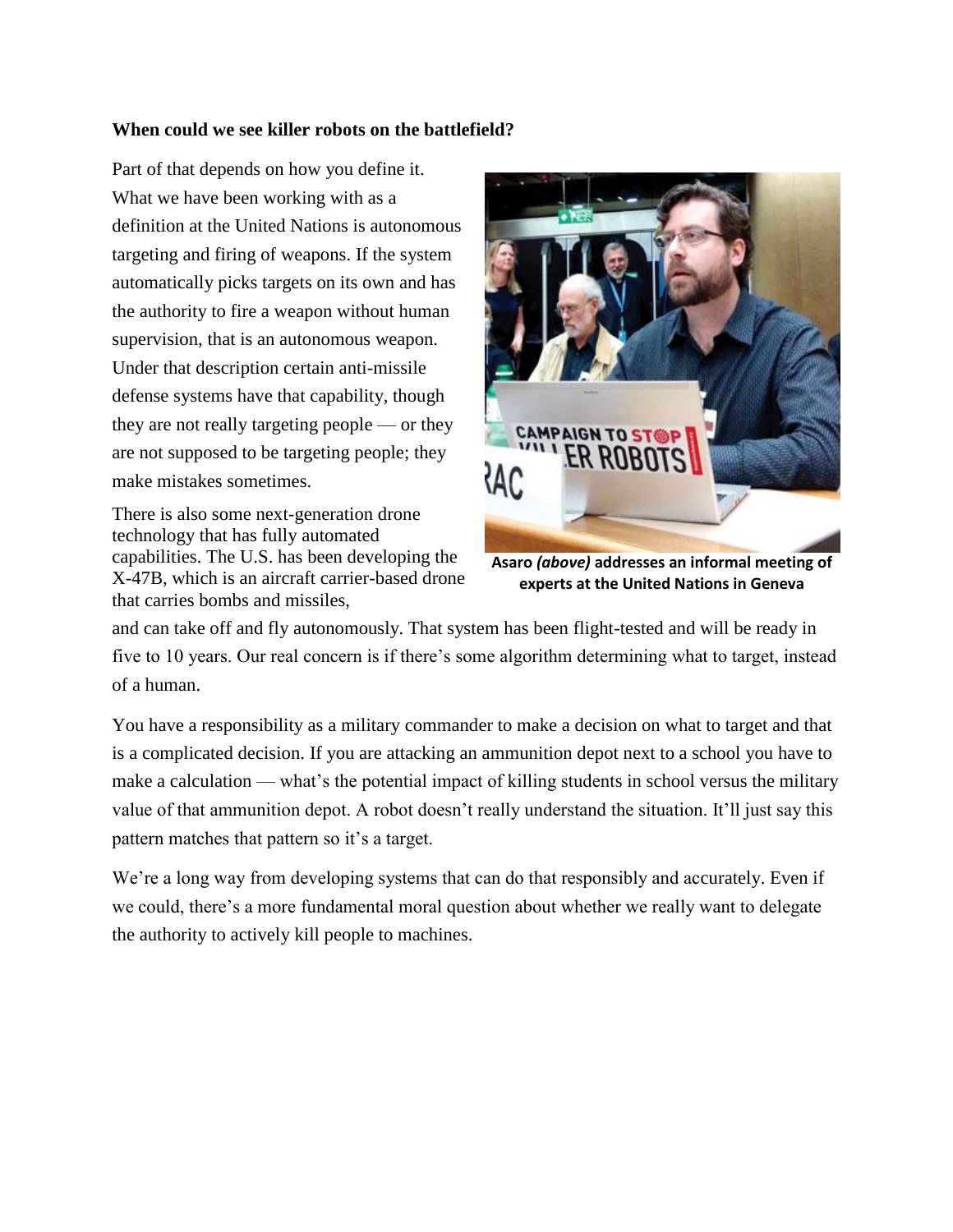#### **Which nations are the closest to developing these weapons?**

The U.S. has been at the forefront for a long time and has certainly spent the most money on it. China, especially in drone technology, has kept up. Others in the forefront of drone technology are Israel and U.S. allies throughout NATO.

#### **How is morality compromised when machines replace human soldiers?**

You have a large moral burden to confirm that the killing that you're doing is morally and legally justified, and I don't think machines can do that. They're just not capable of moral reasoning. They can plot a calculation and they may do what we want a human to do in a situation, but that doesn't make them moral actors.

Machines aren't really accountable. We can say they didn't work the way they were supposed to work ... but you're not going to try a robot for a crime. We're not going to say it's a moral failing of a robot because it didn't do what it was supposed to do. Maybe it was a technical mistake or programming error, or maybe it should never have been deployed.

## **You have discussed the threat of these autonomous weapons as an important human rights issue. How does it rise to that level?**

Because it really changes our concept of human dignity. If we think about slavery or torture, those things are bad because the person who is enslaved or tortured suffers a bad consequence but it's also bad for everybody. The fact that slavery exists, or torture exists, harms everyone as a human because it diminishes what it means to be human.

There's a real question about whether allowing machines to take human lives independent of human control and supervision has the ability to diminish what it means to be human or the value of a human life.

If we think about the use of robotic police forces to suppress peaceful uprisings or just for policing, do we really want machines roaming around using lethal force on civilian populations? That very clearly becomes a human rights question. We allow police to use lethal force for selfdefense when they're doing their jobs, but robots can't be killed. With that logic, the robot shouldn't be allowed to harm people, maybe to restrain them, but not [to use] lethal force. The use of lethal force in the military falls under a different set of laws, but human rights still exist in war, so it is more complicated.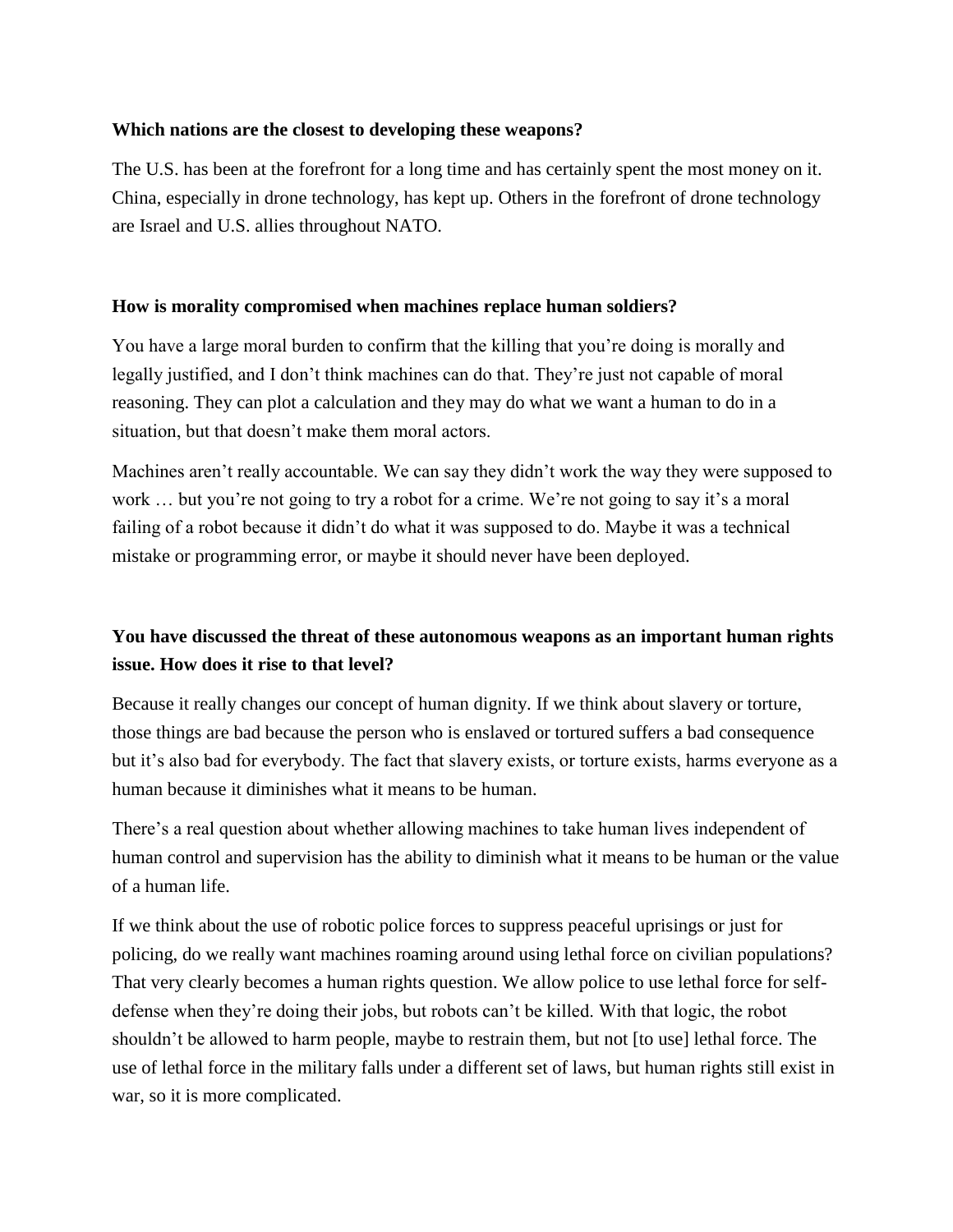## **But is it possible robots could be superior to humans in moral judgment or ability to follow the law?**

There are a variety of tasks that can be turned into calculations that computers and robots might perform better than humans, but moral and legal decisions are not reducible to calculations. When you decide to be a virtuous person, you make a certain moral choice or choose one value over another. Through reasoning you ask, who do I want to be? That's part of your effort to construct an identity. Robots don't do that. They just follow the program that's been given to them. They don't have the ability to step back and think: Is this the robot I want to be or do I want to find another path?

## **What about the argument that robots could save human lives by being deployed in combat?**

We already design systems that can be remote-controlled, like deactivating roadside bombs. But there are still people who are responsible and have meaningful control over the weapons. We don't really need to automate that in order to get safety for the troops.

## **The groups you work with have encouraged the United Nations to take a stand on this issue. How successful have you been?**



**Asaro and others, including Nobel Peace Laureate Jody Williams, launched the international Campaign to Stop Killer Robots in London with events to inform activists, the media and parliamentarians.**

We're still at the advisory level, trying to bring diplomats from 120 countries up to speed on how this technology works and what the issues are, and we're hoping they'll move forward toward a treaty. Their next official meeting will be in November and we hope at that point they will consider whether to move these meetings to a treaty level of negotiation. What we will focus on is the concept of meaningful human control and a requirement that any weapon system that's developed should have some form of meaningful human control.

**Do you share the concern raised by scientists such as Stephen Hawking that computers with artificial intelligence could soon be robust enough to pose a threat to humanity?**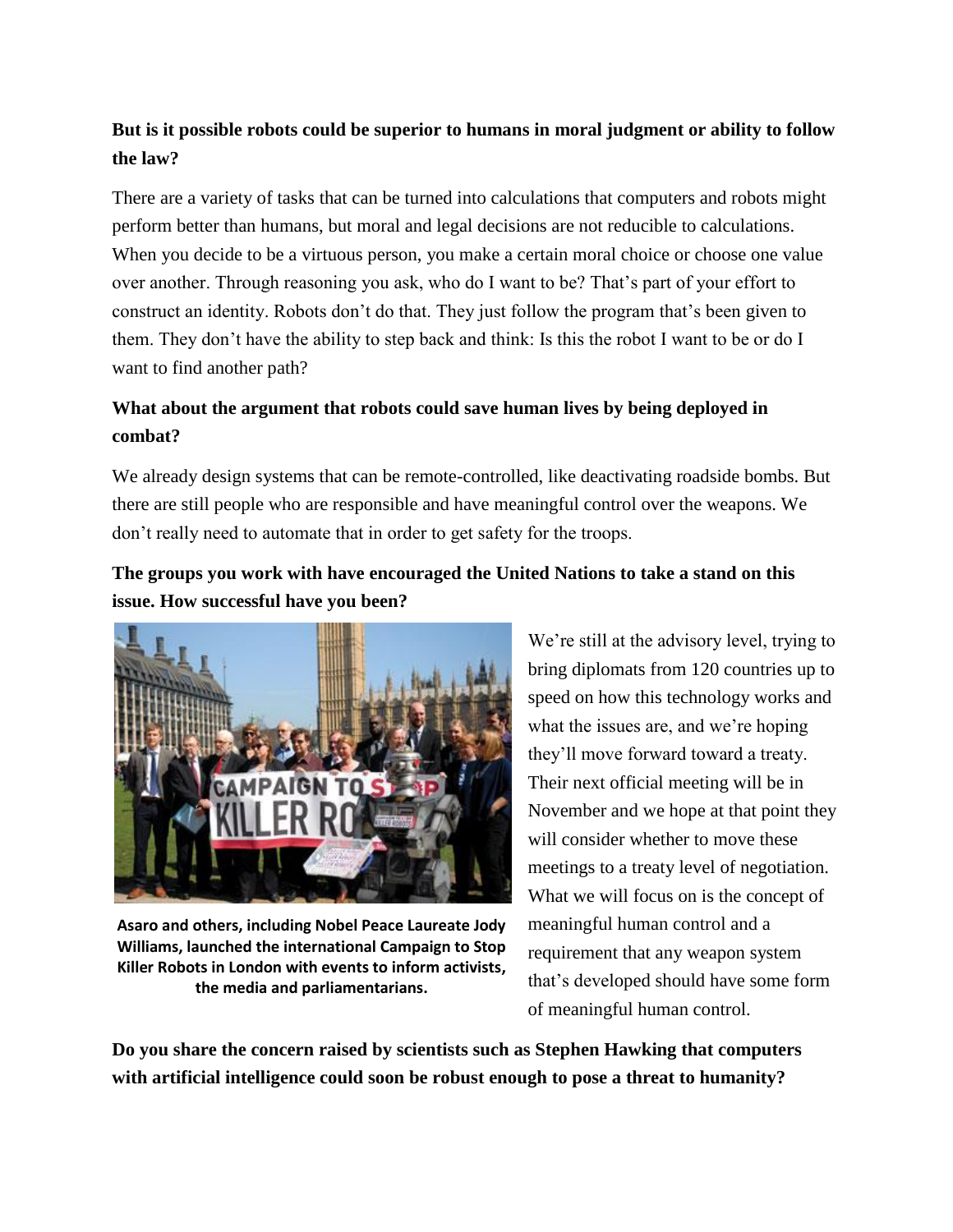The fact that computers can do calculations and process certain types of data much better than us is already the case. But what does it mean to say that they are smarter than us? Google can look up information much faster than we can but it doesn't know how to cook an egg.

Knowledge is a very practical thing. We will be able to build really smart, capable machines. Whether they become self-aware, that's difficult to define — and if we can't define it, I don't know how we're going to engineer it. And it seems so complicated; I don't think we're going to do it by accident.

What I think would be dangerous would be for us to delegate the responsibility for various human activities to machines which are not really capable of performing them. In those cases they will make mistakes, or we will simply move the goalposts and change our expectations.

## **Artificial intelligence is creeping into our lives but we're accepting it quickly. Are we being naïve when it comes to our relationship with devices like our smartphones and self-driving cars?**

Smartphones are interesting in how fast they were accepted and how broadly. It took about a decade for cell phones to be accepted but only three to four years for smartphones. They track you and create all this data about you. As you install apps, you're giving them permission to know who all your contacts are and read your texts. People have been very willing to trade a lot of privacy for a relatively small amount of functionality and convenience.

Self-driving cars also raise a lot of interesting questions. Whatever you program has some kind of consequence. You should always try to minimize harm, but there may be some situations where it's not clear what the minimal harm is. Is it better to run over an old person than a young person? Are you trying to protect the occupants more than the people outside the vehicle?

I think the algorithms that are going to be implemented in the first generation are going to be mostly based on physics, and it'll try to avoid obstacles. If it can't, it's not going to be processing an obstruction as a person or deer or light pole.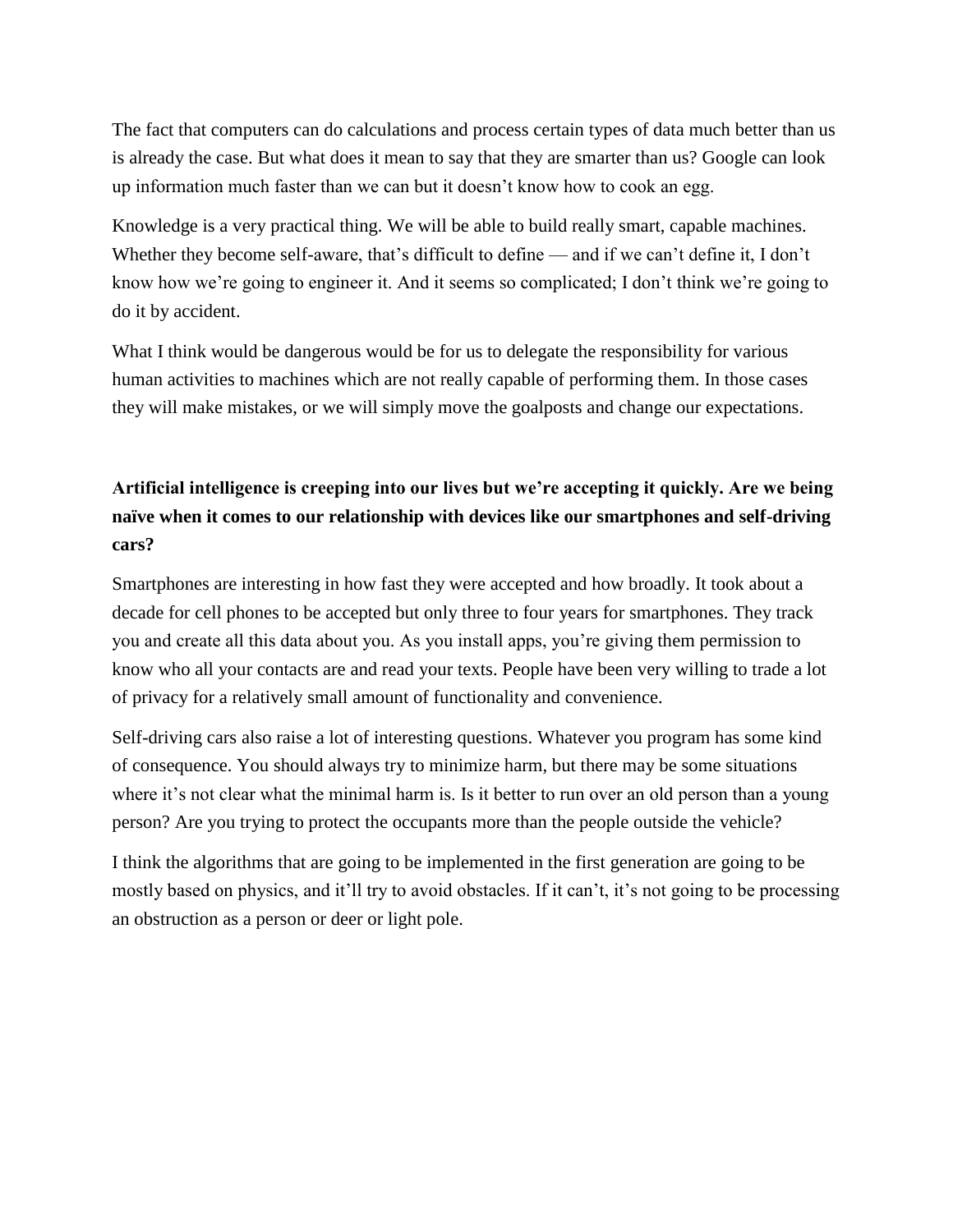**Was there a specific point, earlier in your life, where you had an epiphany about potential moral problems with some of the computer technology you were busy researching?**

The first epiphany was in a seminar I took as a philosophy major with [IWU Philosophy Professor] Larry Colter. It was called "Can Machines Think?" That put me on the path of wanting to learn more. I took all the computer science classes that were offered, and I couldn't get enough of it. I took an artificial intelligence class with [IWU Computer Science Professor] Susan Anderson-Freed.

I got a great education at Wesleyan, and I don't think I'd be doing what I'm doing if I hadn't done that. I really kept that pattern going as I went to grad school, trying to mix together computer science and philosophy.

A lot of my work since graduate school has been thinking about this question of social values and ethics and how that relates to technology. As we build technology, we build



**Philosophy Professor Larry Colter, who died in 2012, inspired Asaro and many other students.**

values into them, and that question was always in the background. It's not so much the explicit danger, but the fact that we should recognize every technology we use has these values built into them.

#### **If all your work could answer one question, what would it be?**

How we can improve society with better technology. We're at a place where we have an enormous amount of technological innovation taking place, but it's sort of disconnected from a lot of these more humanist and liberal arts sensibilities of what we really want technology to do.

We've gotten really good at answering questions about how to get technology to do some specific capability but we haven't gotten to the point as a society of understanding what it is we want technologies to do for us. That's part of what I'm trying to do.

I can see it in the killer robots. Sure we can design these robots to kill people very efficiently but is this really what we want to do? Or do we want to build technologies that protect civilians and ensure that human rights and human dignity are respected? Isn't that a better goal to start with?